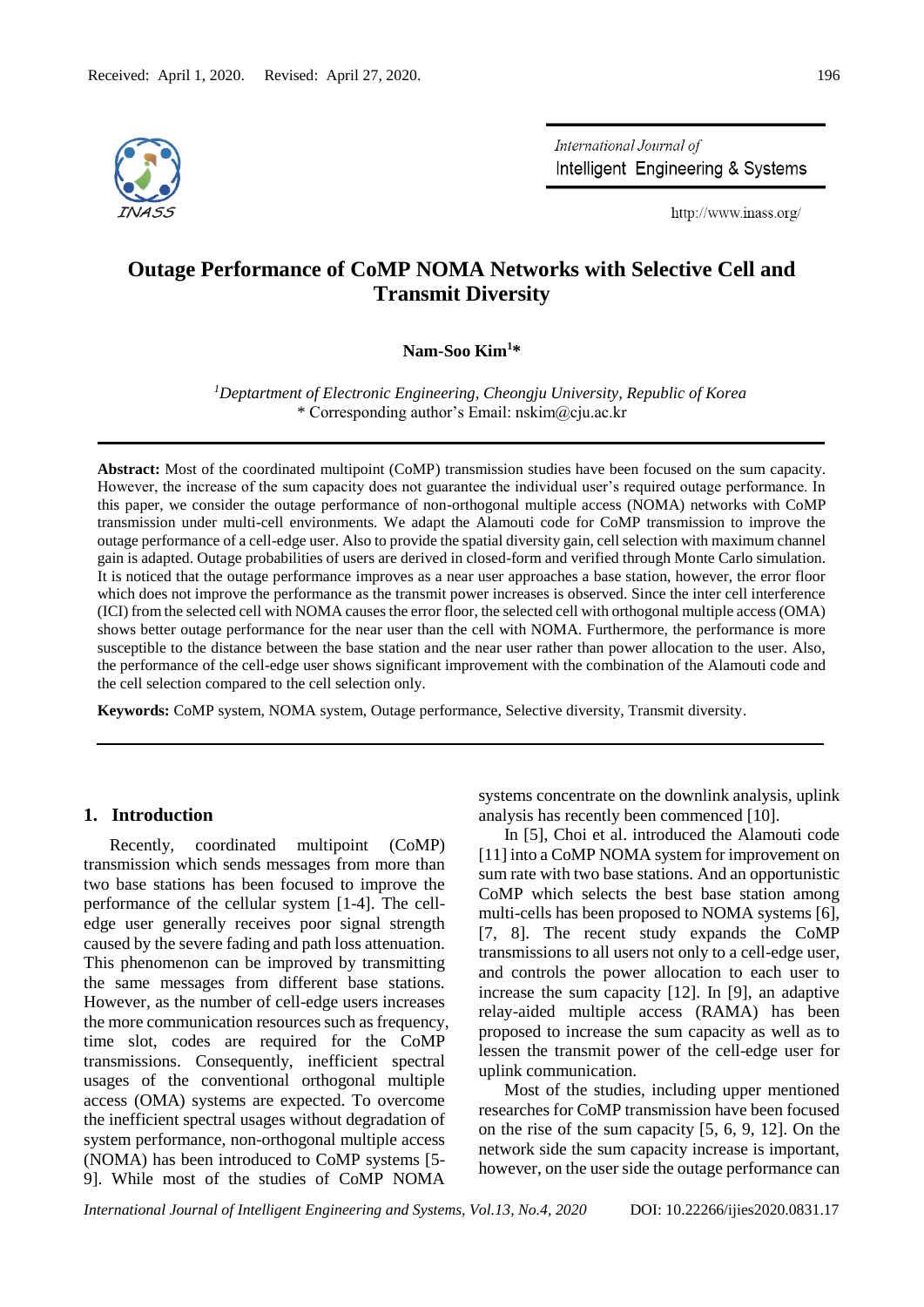be a matter of primary concern. For example, a certain network structure can increase sum capacity, but can be offered the poor performance for a designated user. In a NOMA system, the inter user interference can be eliminated using successive interference cancellation (SIC), however, the inter cell interference (ICI) can't be removed. Though the outage performance of a cell-edge user can be improved by CoMP transmission, the ICI from the base stations which are participated in CoMP transmission can cause severe degradations to a near user. In some cases, even if the transmit power of the base stations increases, the near user can't be reached to the required outage performance due to the ICI. For this reason, it is important to analyse the outage performance of individual users.

Motivated by the observation of the above mentioned reasons, we modified Choi's system model which is applied to improve the sum capacity [5]. Our proposed system model includes a multi-cell environment and adapts a selected cell transmission for CoMP. We derive the outage probabilities of the near and cell-edge users analytically. The main contributions can be summarized as follows:

- Assumes a multi-cell environment with NOMA protocol, and proposes a selected CoMP NOMA system model. A selected base station which has maximum channel gain among the neighbour base stations transmits the Alamouti code for CoMP.
- The outage probabilities of the near and cell-edge users are derived in closed-form, and verified through Monte Carlo simulation.
- The effect of the interference from the selected cell is analysed, and finds there exists an error floor which does not decrease the outage probability even if the transmit power increases.
- Analyse the space diversity gain caused by the cell selection, and performance enhancement from the Alamouti code.
- Performance comparisons are made to the NOMA and OMA cell.
- The effect of the power allocation among users in the NOMA cell is analysed.

The rest of the paper is organized as follows. Section 2 presents the proposed selective CoMP NOMA system model and analyses the signal-tointerference plus noise ratio (SINR) of users. The outage probabilities of users have derived analytically in section 3. The numerical examples of the outage probabilities of the near and cell-edge users are given, and the analytical results are verified with the simulation in section 4. Finally, this paper concludes with the future research direction in section 5.

*Notation*:  $h_{ij}$  denotes the channel coefficient between BS *i* (*i*  $\in$  {0, 1}) and User *j* (*j*  $\in$  {1,2,3}), which has complex Gaussian distribution with zero mean and variance  $\sigma_{ij}$ ,  $h_{ij} \sim CN(0, \sigma_{ij})$ . The variance  $\sigma_{ij}$  is given by  $\sigma_{ij} = d_{ij}^{-n}$ , where  $d_{ij}$  is the distance between BS  $i$  and User  $j$ , and  $n$  is the propagation loss coefficient which has typically between 3 to 6 in urban area [13]. E[·] and max{∙} denote the statistical expectation and the maximum value, respectively .  $n_i$ is Gaussian noise,  $n_i \sim N(0, N_0)$ ,  $i \in \{1, 2, 3\}$ .

For convenience, we present the list of symbols used in this paper in Table 1.

Table 1. Table of symbols

| N             | the number of base stations                                                                                    |
|---------------|----------------------------------------------------------------------------------------------------------------|
| $S_{ij}(t)$   | the messages to user $j$ ( $j \in \{1,2,3\}$ ) from BS i<br>$(i \in \{0, 1\})$ at times lot t (te $\{1, 2\}$ ) |
| $S_{ij}^*(t)$ | the complex conjugate of the message $S_{ii}(t)$                                                               |
| $P_i$         | average power of $S_{ij}(t)$ ( $i \in \{0, 1\}$ ,<br>$j \in \{1,2,3\}$                                         |
| $\gamma_h^a$  | received SINR of <i>a</i> at <i>b</i>                                                                          |
|               | outage probability of a                                                                                        |

## **2. System model**

In this study, we consider downlink CoMP networks with a home base station BS0 and neighbour N base stations  $(BS1, \ldots, BSN)$  in Fig.1. We assume the NOMA transmit protocol is applied to every BSs. Generally, the signal strength for a celledge user is poor due to the fading and path attenuation. Moreover, the interferences from



Figure. 1 Multi-cell system model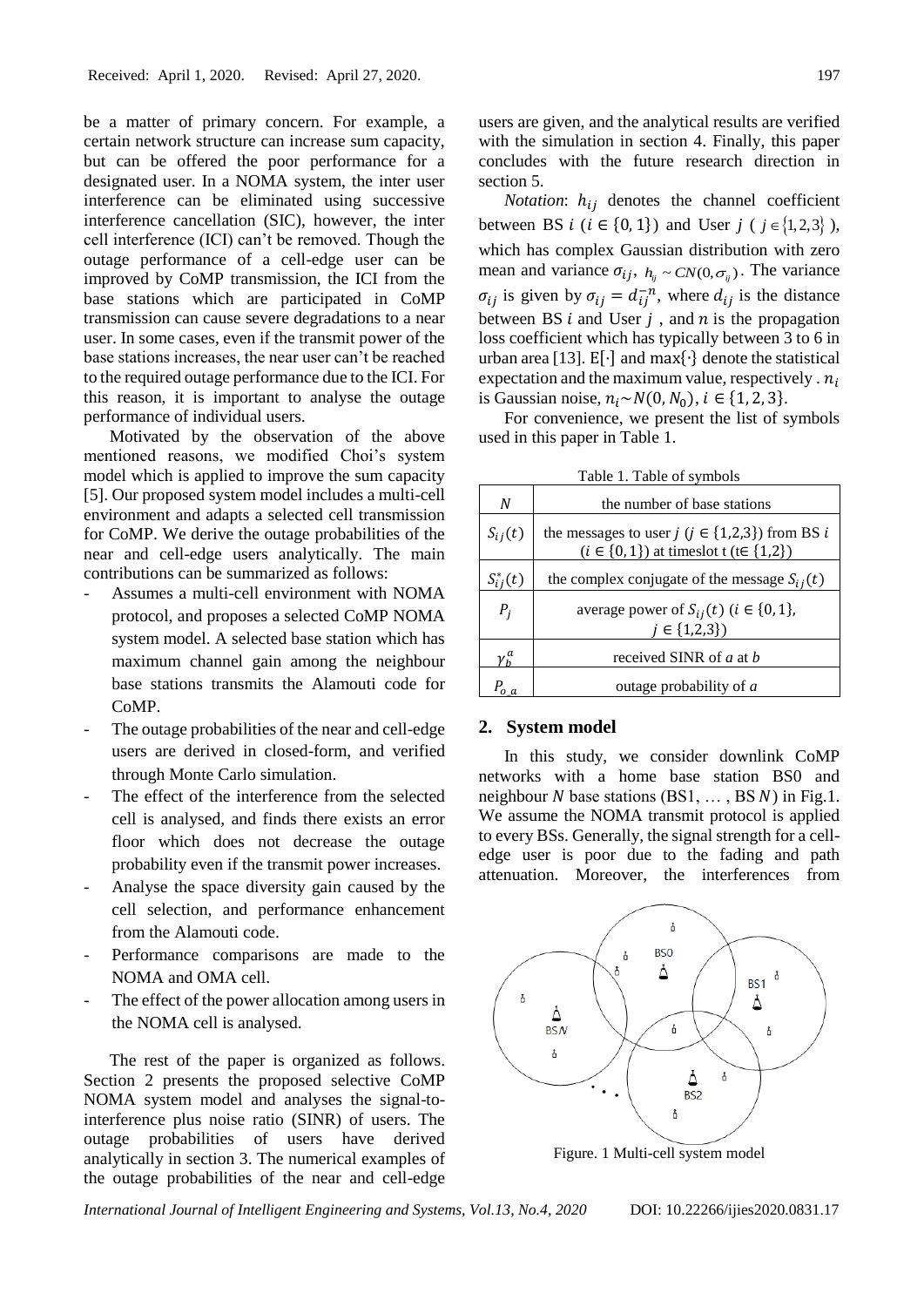

adjacent cells degrade the performance of the celledge user and causes poor spectral efficiency. To alleviate these degradations, we assume CoMP transmission for a cell-edge user.

The more base stations participated in CoMP transmissions, the better performances are expected. However, the more communication resources such as frequency, time, and codes are required. Consequently, it leads to the inefficient spectral efficiency. To enhance the spectral efficiency and the user performance, we adapt the selection of the strong BS among neighbour cells and introduce the transmit diversity of the Alamouti code.

Fig. 2 shows the simplified model of Fig.1 for easier analysis. We assume two BSs, Bs0 and BS1, where BS1 denotes the selected base station among N BSs without loss of generality. Each BS has two Users, U1 and U3 for BS0 and U2 and U3 for BS1. U1 and U2 represent near users of BS0 and BS1, respectively. And U3 is the common cell-edge user of BS0 and BS1. Notice the channel coefficient between BS1 and U3 is denoted by  $\widehat{h_{13}}$ , which is the strongest channel from the selected BS, for easy distinction between channel coefficients. We assume all channels are independent Rayleigh flat fading channels. As mentioned in the introduction section, the Alamouti code is applied to increase the SINR of the cell-edge user U3 [11].

In timeslot 1, BS0 and BS1 transmit  $S_0(1) =$  $S_{01}(1) + S_{03}(1)$  and  $S_1(1) = S_{12}(1) + S_{13}(1)$ , respectively. In timeslot 2, BS0 and BS1 transmit  $S_0(2) = S_{01}(2) - S_{13}(1)$  and  $S_1(2) = S_{12}(2) +$  $S_{03}^*(1)$ , respectively. The average power of messages is  $E[|S_{01}(1)|^2] = E[|S_{01}(2)|^2] = P_1$ ,  $E[|S_{12}(1)|^2] = E[|S_{12}(2)|^2] = P_2$ , and  $E[|S_{03}(1)|^2] = E[|S_{13}(1)|^2] = P_3$ . Since more power is allocated to the cell-edge user in the NOMA system,  $P_3$  is bigger than  $P_1$  or  $P_2$ .

The received signal of U1 in Fig 2 can be written by

$$
y_1(1) = h_{01}S_0(1) + h_{11}S_1(1) + n_1
$$
  
=  $h_{01}{S_{01}(1) + S_{03}(1)} + h_{11}{S_{12}(1) + S_{13}(1)} + n_1$   

$$
y_1(2) = h_{01}S_0(2) + h_{11}S_1(2) + n_1
$$
  
=  $h_{01}{S_{01}(2) - S_{13}^*(1)} + h_{11}{S_{12}(2) + S_{03}^*(1)} + n_1$ . (1)

Similarly, the received signal of U2 is given by

$$
y_2(1) = h_{02}S_0(1) + h_{12}S_1(1) + n_2
$$
  
=  $h_{02}\{S_{01}(1) + S_{03}(1)\} + h_{12}\{S_{12}(1) + S_{13}(1)\} + n_2$   

$$
y_1(2) = h_{02}S_0(2) + h_{12}S_1(2) + n_2
$$
  
=  $h_{02}\{S_{01}(2) - S_{13}^*(1)\} + h_{12}\{S_{12}(2) + S_{03}^*(1)\} + n_2$   
(2)

The received signal of U3 is

$$
y_3(1) = h_{03}S_0(1) + h_{13}S_1(1) + n_3
$$
  
=  $h_{03}\{S_{01}(1) + S_{03}(1)\} + h_{13}\{S_{12}(1) + S_{13}(1)\} + n_3$   

$$
y_3(2) = h_{03}S_0(2) + h_{13}S_1(2) + n_3
$$
  
=  $h_{03}\{S_{01}(2) - S_{13}^*(1)\} + h_{13}^*(S_{12}(2) + S_{03}^*(1)) + n_3$ . (3)

Also, the received signal of U1 after SIC can be given as

$$
r_1(1) = h_{01}S_{01}(1) + h_{11}S_{12}(1) + n_1
$$
  
\n
$$
r_1(2) = h_{01}S_{01}(2) + h_{11}S_{12}(2) + n_1
$$
\n(4)

Similarly, the received signal of U2 after SIC can be written by

$$
r_2(1) = h_{02}S_{01}(1) + h_{12}S_{12}(1) + n_2
$$
  
\n
$$
r_2(2) = h_{02}S_{01}(2) + h_{12}S_{12}(2) + n_2.
$$
 (5)

Since the Alamouti coded signals are transmitted from BS0 and BS1, the received signals are combined. The combined signals can be given as [11]

$$
\begin{bmatrix} r_i(1) \\ r_i(2) \end{bmatrix} = \begin{bmatrix} h_{0i}^* & h_{1i} \\ h_{1i}^* & -h_{0i} \end{bmatrix} \begin{bmatrix} y_i(1) \\ y_i^*(2) \end{bmatrix}
$$
 (6)

where  $i \in \{1, 2, 3\}$ . While the case of  $i = 3$ , the channel coefficients between the selected BS1 and U3 will be denotes  $\widehat{h_{13}}$  and  $\widehat{h_{13}}$  instead of  $h_{13}$  and  $h_{13}^*$ , respectively, in distinction to the other channel coefficients.

The received SINR of  $S_{03}(1)$  and  $S_{13}(1)$  at U1 can be obtained from Eq. (6) by replacing  $i = 1$ ,

$$
\begin{split} \gamma_{U1}^{S_{03}(1)}&=\gamma_{U1}^{S_{13}(1)}=\\ &\frac{\left(|h_{01}|^2+|h_{11}|^2\right)^2 P_3}{\left|h_{01}|^4 P_1+ \left|h_{01}^* h_{11}\right|^2 P_1+ \left|h_{01}^* h_{11}\right|^2 P_2+|h_{11}|^4 P_2+ (|h_{01}|^2+|h_{11}|^2) N_0} \end{split} \tag{7}
$$

Assume  $P_1 = P_2 = P$ , then Eq. (7) becomes

$$
\gamma_{U1}^{S_{03}(1)} = \gamma_{U1}^{S_{13}(1)} = \frac{(|h_{01}|^2 + |h_{11}|^2)P_3}{(|h_{01}|^2 + |h_{11}|^2)P_3 + N_0} \tag{8}
$$

Similarly, SINR of  $S_{03}(1)$  and  $S_{13}(1)$  at U2 can be obtained from Eq. (6) by replacing  $i = 2$ ,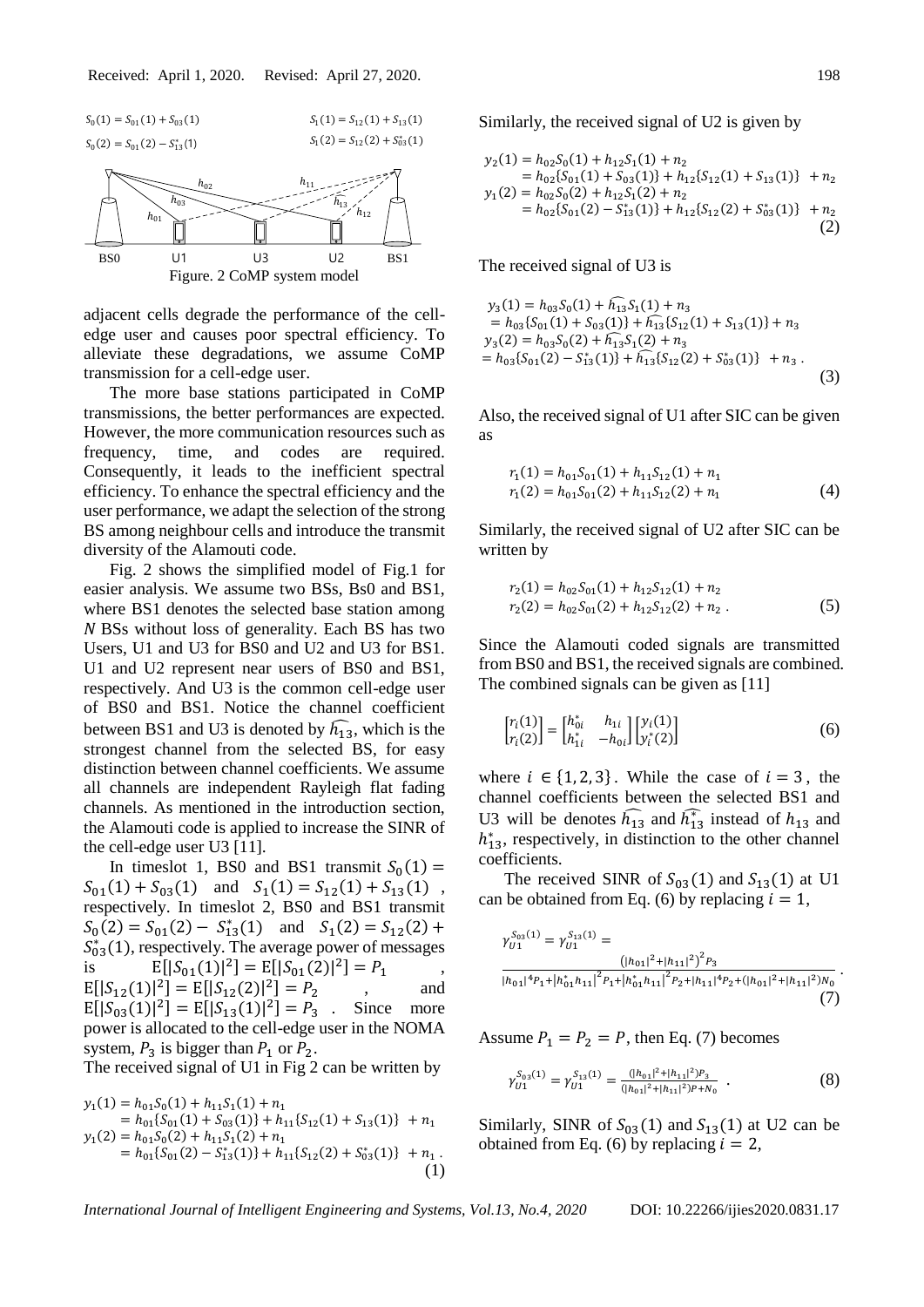Received: April 1, 2020. Revised: April 27, 2020. 199

$$
\gamma_{U2}^{S_{03}(1)} = \gamma_{U2}^{S_{13}(1)} = \frac{(|h_{02}|^2 + |h_{12}|^2)P_3}{(|h_{02}|^2 + |h_{12}|^2)P_1 + N_0}.\tag{9}
$$

After SIC, the SINR of  $S_{01}(1)$  and  $S_{01}(2)$  at U1 can be obtained from Eq. (4),

$$
\gamma_{U1}^{S_{01}(1)} = \frac{|h_{01}|^2 P_1}{E[|h_{11}|^2] P_2 + N_0} = \gamma_{U1}^{S_{01}(2)} \tag{10}
$$

From Eq. (5), the SINR of  $S_{12}(1)$  and  $S_{12}(2)$  at U2 after SIC is given by

$$
\gamma_{U2}^{S_{12}(1)} = \frac{|h_{12}|^2 P_2}{E[|h_{02}|^2] P_1 + N_0} = \gamma_{U2}^{S_{12}(2)} . \tag{11}
$$

Similarly, SINR of  $S_{03}(1)$  and  $S_{13}(1)$  at U3 can be obtained from Eq. (6),

$$
\gamma_{U_3}^{\mathcal{S}_{03}(1)} = \gamma_{U_3}^{\mathcal{S}_{13}(1)} = \frac{\left( |h_{03}|^2 + |\widehat{h_{13}}|^2 \right)^2 P_3}{\left| |h_{03}|^4 P_1 + |h_{03}|^2 |\widehat{h_{13}}|^2 (P_1 + P_2) + |\widehat{h_{13}}|^4 P_2 + \left( |h_{03}|^2 + |\widehat{h_{13}}|^2 \right) N_0} \,. \tag{12}
$$

Assume  $P_1 = P_2 = P$ , SINR of  $S_{03}(1)$  and  $S_{13}(1)$ ,  $\gamma_{1/3}$  is given by

$$
\gamma_{U3} = \frac{(|h_{03}|^2 + |\widehat{h_{13}}|^2)P_3}{(|h_{03}|^2 + |\widehat{h_{13}}|^2)P_1 + N_0} \quad . \tag{13}
$$

## **3. Outage analysis**

In this section, we consider the outage probability of the proposed system in Fig.2. When the received SINR bellows the predetermined threshold, the outage event occurs. The outage event of U1 happens two cases; firstly, the SINR of  $S_{03}(1)$  at U1 is less than the threshold, and secondly, though the SINR of  $S_{03}(1)$  at U1 is greater than the threshold, the SINR of  $S_{01}(1)$  is less than the threshold. Hence, the outage probability of U1 can be written by [14-15]

$$
P_{0_U1} = Pr\left(\gamma_{U1}^{S_{03}(1)} < \Gamma_3\right) + Pr\left(\gamma_{U1}^{S_{03}(1)} \ge \Gamma_3, \gamma_{U1}^{S_{01}(1)} < \Gamma_1\right) \tag{14}
$$

where  $\Gamma_1$  and  $\Gamma_3$  are the thresholds of U1 and U3, respectively,  $\Gamma_1 = 2^{R_1} - 1$  and  $\Gamma_3 = 2^{R_3} - 1$ .  $R_1$ and  $R_3$  are spectral efficiency [bps/Hz] of U1 and U3, respectively. By replacing Eq. (8) into Eq. (14), the first probability of Eq. (14) can be rearranged by

$$
Pr\left(\gamma_{U1}^{S_{03}(1)} < \Gamma_3\right) = Pr(|h_{01}|^2 < \phi - |h_{11}|^2, \ |h_{11}|^2 < \phi) \\
= Pr(|h_{01}|^2 < \eta, \ |h_{11}|^2 < \phi), \ \Gamma_3 < \frac{P_3}{p} \tag{15}
$$

where  $\phi = \Gamma_3 N_0 / (P_3 - \Gamma_3 P)$  and  $\eta = \phi - |h_{11}|^2$ . The outage probability of  $\gamma_{U_1}^{S_{01}(1)}$  in the second probability of Eq. (14) can be obtained from Eq. (10),

$$
Pr\left(\gamma_{01}^{S_{01}(1)} < \Gamma_1\right) = Pr(|h_{01}|^2 < \xi) \tag{16}
$$

where  $\xi = \Gamma_1 N_{t1}/P_1$  and  $N_{t1} = E[X_{11}]P_2 + N_0$ . For the notational simplicity, we denote  $|h_{11}|^2 = X_{11}$ . The outage probability of Eq. (14) can be rearranged using Eqs. (15) and (16), and can be written by

$$
P_{o_1} = Pr(|h_{01}|^2 < \eta, \ |h_{11}|^2 < \phi) + Pr\{(|h_{01}|^2 \ge \eta, \ |h_{11}|^2 < \phi), \ |h_{01}|^2 < \xi\} \,. \tag{17}
$$

Denote  $|h_{01}|^2 = X_{01}$ . Under the Rayleigh fading environment, Eq. (17) can be expressed as [14], [16]

$$
P_{0\_U1} = 1 - e^{-\max\left(\frac{\eta}{E[X_{01}]}, \frac{\xi}{E[X_{01}]}\right)} \tag{18}
$$

Alternatively, Eq. (18) can be expressed as

$$
P_{0_U 1} = \begin{cases} 1 - e^{-\frac{\eta}{E[X_{01}]} } = Pr\left(\gamma_{U1}^{S_{03}(1)} < \Gamma_3\right), & \eta \ge \xi \\ 1 - e^{-\frac{\xi}{E[X_{01}]} } = Pr\left(\gamma_{U1}^{S_{01}(1)} < \Gamma_1\right), & \eta < \xi \end{cases} . (19)
$$

From Eq. (18) and Eq. (19), we can conclude that the outage probability of U1 becomes

$$
P_{0_U1} = \max\left\{ \Pr\left(\gamma_{U1}^{S_{01}(1)} < \Gamma_1\right), \Pr\left(\gamma_{U1}^{S_{03}(1)} < \Gamma_3\right) \right\} \tag{20}
$$

where  $Pr\left(\gamma_{U1}^{S_{01}(1)} < \Gamma_1\right)$  equals  $1 - e^{-\xi/E[X_{01}]}$  from Eq. (9). And  $Pr\left(\gamma_{U1}^{S_{03}(1)} < \Gamma_3\right)$  has two random variables as shown in Eq. (15), it can be written by

$$
Pr\left(\gamma_{U1}^{S_{03}(1)} < \Gamma_3\right) = \frac{1}{E[X_{11}]}\int_0^{\phi} \left\{-e^{-(\phi-x)/E[X_{01}]}\right\}e^{-x/E[X_{11}]}dx,
$$
  

$$
\Gamma_3 < \frac{P_3}{P} \qquad (21)
$$

After rearrangement, we have Eq. (22) at the middle of the next page.

Similar to the outage probability of U1, the outage probability of U2 can be written by

$$
P_{0\_U2} = Pr\left(\gamma_{U2}^{S_{13}(1)} < \Gamma_3\right) + Pr\left(\gamma_{U2}^{S_{13}(1)} \ge \Gamma_3, \gamma_{U2}^{S_{12}(1)} < \Gamma_2\right) \tag{23}
$$

Also Eq. (23) can be arranged similar to Eq. (20), we have

$$
P_{0\_U2} = max \left\{ Pr\left(\gamma_{U2}^{S_{12}(1)} < \Gamma_2\right), Pr\left(\gamma_{U2}^{S_{13}(1)} < \Gamma_3\right) \right\} \tag{24}
$$

where  $Pr\left(\gamma_{U2}^{S_{12}(1)} < \Gamma_2\right)$  can be obtained from Eq.  $(11)$ ,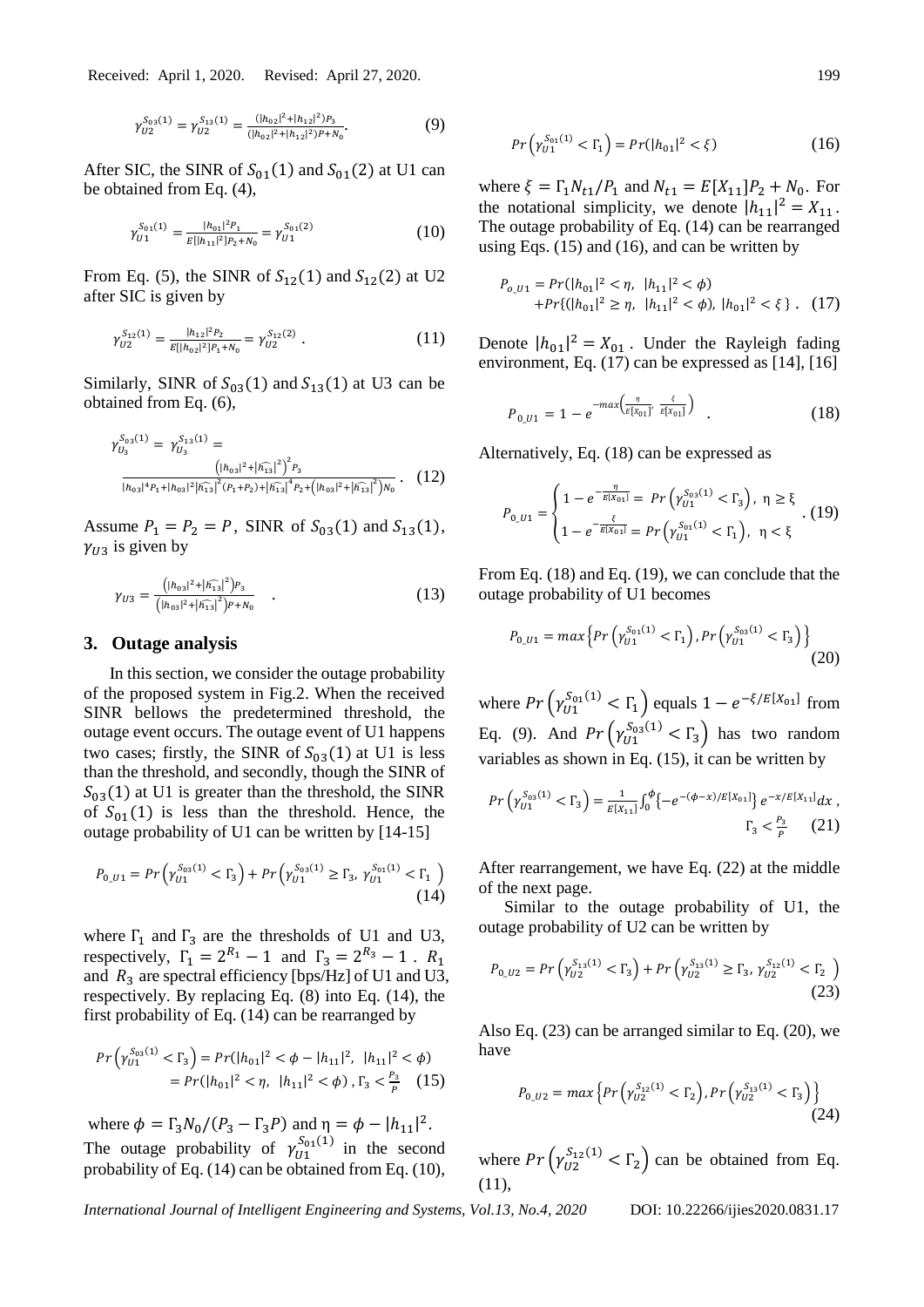$$
Pr\left(\gamma_{U2}^{S_{12}(1)} < \Gamma_2\right) = 1 - e^{-\frac{\varepsilon}{E[X_{12}]}}\tag{25}
$$

where  $\varepsilon = \Gamma_2 N_{t2}/P_2$  and  $N_{t2} = E[X_{01}]P_1 + N_0$ . For simplicity, define  $|h_{02}|^2 = X_{02}$ ,  $|h_{12}|^2 = X_{12}$ . By replacing  $E[X_{01}]$  and  $E[X_{11}]$  with  $E[X_{02}]$  and  $E[X_{12}]$ , respectively, the probability of  $Pr\left(\gamma_{U2}^{S_{13}(1)} < \Gamma_3\right)$  in Eq. (24) is given by Eq. (26).

The outage event of U3, which receives both signal form BS0 and BS1, happens when the received SINR is less than the threshold. Hence, the outage probability can be defined by

$$
P_{0\_U3} = Pr\left(\gamma_{U_3}^{S_{03}(1)} < \Gamma_3\right) \tag{27}
$$

In the case of  $P_1 = P_2 = P$ , the outage probability can be rearranged from Eq. (13)

$$
Pr(\gamma_{U3} < \Gamma_3) = Pr\left\{ |h_{03}|^2 < \phi - \left| \widehat{h_{13}} \right|^2, \left| \widehat{h_{13}} \right|^2 < \phi \right\},\n\Gamma_3 < \frac{P_3}{P}.\n\tag{28}
$$

Define  $|h_{03}|^2 = X_{03}$  and  $|\widehat{h_{13}}|^2 = \widehat{X_{13}}$ , then Eq. (28) becomes

$$
Pr(\gamma_{U3} < \Gamma_3) = \int_0^{\phi} \left[ 1 - exp\left\{ -\left(\frac{\phi - x}{E[X_{03}]}\right) \right\} \right] f_{\widehat{X_{13}}}(x) dx, \\ \Gamma_3 < \frac{P_3}{P} \tag{29}
$$

where  $f_{\widehat{X}_{13}}(x)$  is the probability density function

$$
Pr\left(\gamma_{U1}^{S_{03}(1)} < \Gamma_3\right) = 1 - e^{-\frac{\phi}{E[X_{11}]}} - \frac{E[X_{01}]}{E[X_{01}] - E[X_{11}]} e^{-\frac{\phi}{E[X_{01}]}} \left\{1 - e^{-\left(\frac{1}{E[X_{11}]} - \frac{1}{E[X_{01}]}\right)\phi}\right\}, \ \Gamma_3 < \frac{P_3}{P}. \tag{22}
$$

$$
Pr\left(\gamma_{U2}^{S_{13}(1)} < \Gamma_3\right) = 1 - e^{-\frac{\phi}{E[X_{12}]}} - \frac{E[X_{02}]}{E[X_{02}] - E[X_{12}]} e^{-\frac{\phi}{E[X_{02}]}} \left\{1 - e^{-\left(\frac{1}{E[X_{12}]} - \frac{1}{E[X_{02}]}\right)\phi}\right\}, \ \Gamma_3 < \frac{P_3}{P}. \tag{26}
$$

$$
P_{0\_U3} = \sum_{i=1}^{N} {N \choose i} (-1)^{i-1} \left( 1 - e^{-\frac{i\phi}{E[X_{13}]} - \frac{iE[X_{03}]}{iE[X_{03}] - E[X_{13}]} e^{-\frac{\phi}{E[X_{03}]} \left\{ 1 - e^{-\left(\frac{i}{E[X_{13}]} - \frac{1}{E[X_{03}]} \right) \phi} \right\}} \right), \ \Gamma_3 < \frac{P_3}{P}. \tag{31}
$$

(pdf) of  $\widehat{X}_{13}$ . Since the selected BS1 has the maximum channel gain between BS  $j$  and U3 ( $j =$  $1, 2, ..., N$ ), the pdf in Rayleigh fading channel is given by

$$
f_{\widehat{X_{13}}}(x) = \frac{N}{E[\widehat{X_{13}}]} \left[ 1 - e^{-\frac{x}{E[\widehat{X_{13}}]}} \right]^{N-1} e^{-\frac{x}{E[\widehat{X_{13}}]}} = \sum_{i=1}^{N} {N \choose i} (-1)^{i-1} \frac{i}{E[\widehat{X_{13}}]} e^{-ix/E[\widehat{X_{13}}]}, \Gamma_3 < \frac{P_3}{P}
$$
\n(30)

where the second equality holds from the binomial expansion [17]. Replacing Eq. (30) into Eq. (29), the outage probability of U3 can be obtained in Eq. (31).

As a special case, if the number of neighbour BSs is single (i.e.,  $i = 1$ ) and  $E[X_{03}] = E[X_{13}]$ , the outage probability of U3 can be obtained from Eqs. (29) and (30),

$$
P_{0\_U3} = \sum_{i=1}^{N} {N \choose i} (-1)^{i-1} \left( 1 - e^{-\frac{i\phi}{E[\bar{X}_{13}]} - \frac{\phi}{E[\bar{X}_{13}]} e^{-\frac{\phi}{E[X_{03}]}} \right),
$$
  

$$
\Gamma_3 < \frac{P_3}{P}, i = 1, E[X_{03}] = E[\bar{X}_{13}].
$$
 (32)

#### **4. Numerical examples**

This section considers the numerical examples of the outage performance of U1 and U3. We assumed the distances between BS0 and U1 and between BS1 and U3 are assumed identical (i.e.,  $d_{01} = d_{12}$ ). The distances are normalized to the distance between BS0 and U3. Also, we assumed the transmit powers to U3 from BS0 and BS1 are identical. From this assumption, the outage probabilities of U1 and U2 are the same. Hence, we focus on the outage performance of the U1 and U3.

Fig. 3 shows the outage probability of U1 ( $P_{0,11}$ ), "\*" denotes the results of Monte Carlo simulation, which is obtained from  $1 \times 10^8$  iterations. It shows that the results from the analysis show a perfect match for the simulation. As we expected, the outage probability degrades as the distance between BS0 and U1 increases. Also, it shows the error floor - the outage does not decrease according to the increase of the transmit SNR. When  $d_{01} = 0.2$  and  $d_{01} = 0.3$ , the outage probability of  $1 \times 10^{-3}$  can't be reached.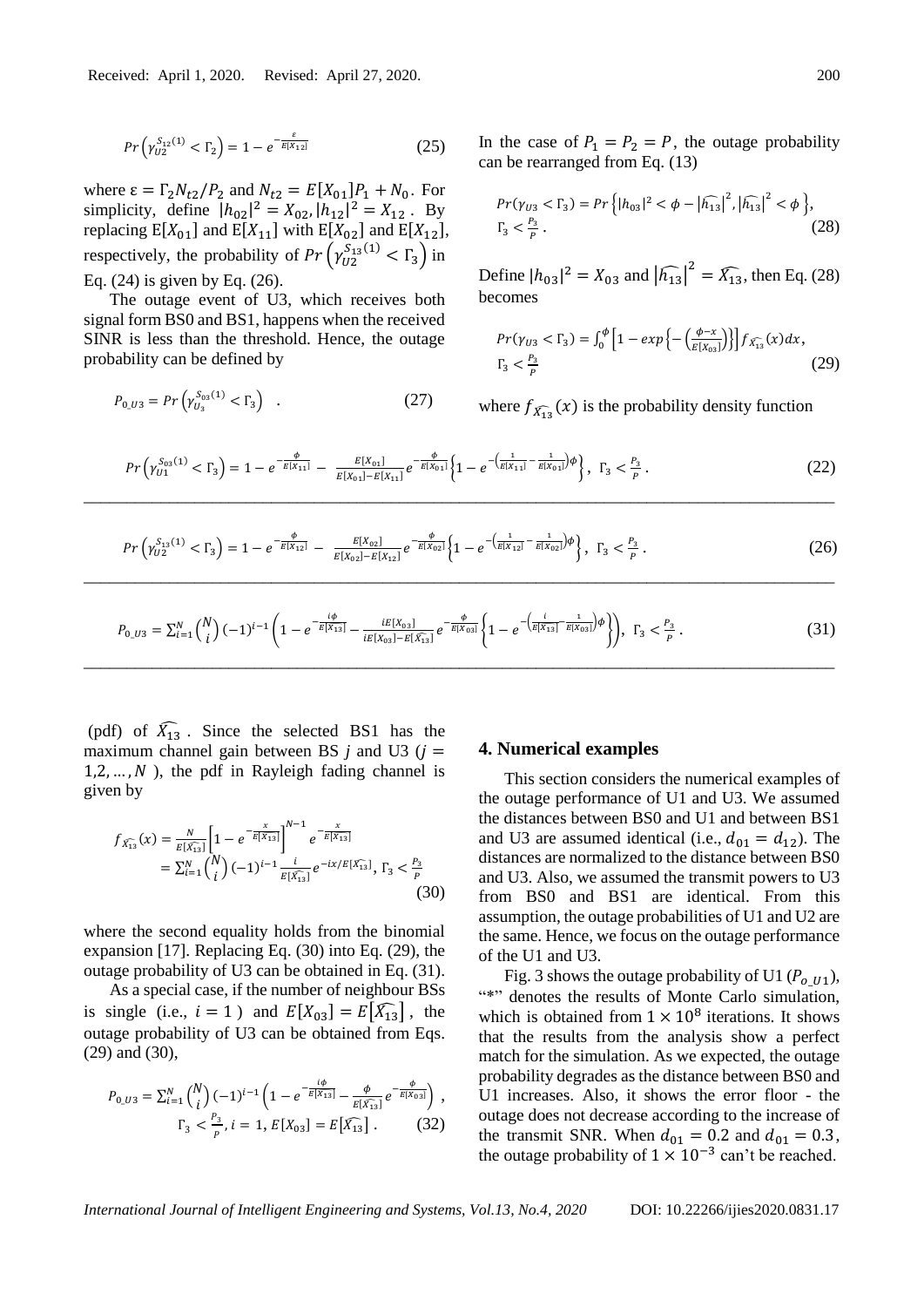

Figure. 3 Outage probability of U1 ( $R_1 = R_3 = 1$ ,  $n = 3, P_1 = P_2 = P, P_3 = 4P$ 

This is because of the interference, the message of U2, from BS1. Though the inter user interference from BS0 can be cancelled by SIC, the interference from BS1 which is the inter cell interference (ICI) can't be cancelled.

 $P_{0_1_1_2_2_3_1_2}$  in Fig. 3 means the outage probability of U1 when BS1 is OMA cell. In that case, BS1 does not transmit the messages for U2; BS1 transmits  $S_1(1) = S_{13}(1)$ ,  $S_1(2) = S_{03}^*(1)$ . There is no interference from BS1, hence the error floor does not exist; the outage probability decreases as the transmit SNR increases. From this observation, we can conclude that the OMA cell which transmits a message for U3 only is preferred for the performance improvement of U1.

The outage probability of U3 for different numbers of neighbour cells is shown in Fig. 4, the results from the analysis and simulations are well matched. If the outage probability of  $1 \times 10^{-3}$  is required, the transmit SNR is 8.72 dB, 3.43 dB, and 0.78 dB is necessary with  $N = 1$ , 2, and 3, respectively. When  $N = 1$  which is the system model of Choi [5], it shows the worst performance. As the number of  $N$  increases, the required transmit SNR to maintain the required outage probability decreases due to the space diversity gain. Therefore the cell selection in this paper is effective to reduce the outage probability. As a reference, the outage probability without the Alamouti code  $(P_{q\text{I}l3\text{no}AL})$ is shown also in this figure, it revels higher outage performance than with the code.

The outage probabilities of U1 and U3 with limited transmit power of a base station is shown in Fig. 5. The outage probability of U1 ( $P_{q,II1}$ ) improves with the decrease of the distance between BS0 and



Figure. 4 Outage probability of U3 for different N  $(R_3 = 1, n = 3, d_{01} = 0.1, P_1 = P_2 = P, P_3 = 4P)$ 



Figure. 5 Outage probability of U1 and U3 with limited transmit power ( $R_1 = R_3 = 1, n = 3$ ,  $P_T = (1 - \alpha)P_1 + \alpha P_3$ ,  $P_1 = P_2$ ,  $P_T/N_0 = 20$  dB)

U1. The minimum outage performance is noticed at 0.51 of power allocation coefficient α. While above 0.9 of  $\alpha$ , the power allocation to U1 decreases and the interference from BS1 consists. Hence SINR of U1 decreases, consequently, increase the outage probability.

Notice that the outage probability of the U3 is not a function of distance as shown in Eq. (31) and Eq. (32), it is why the distance is normalized to itself. We observed that the outage probability decreases as the number of the neighbour cells and power allocation increases.

## **4. Conclusions**

In this paper, we consider selective CoMP NOMA systems in multi-cell environment. In the proposed system, we adapt the Alamouti code for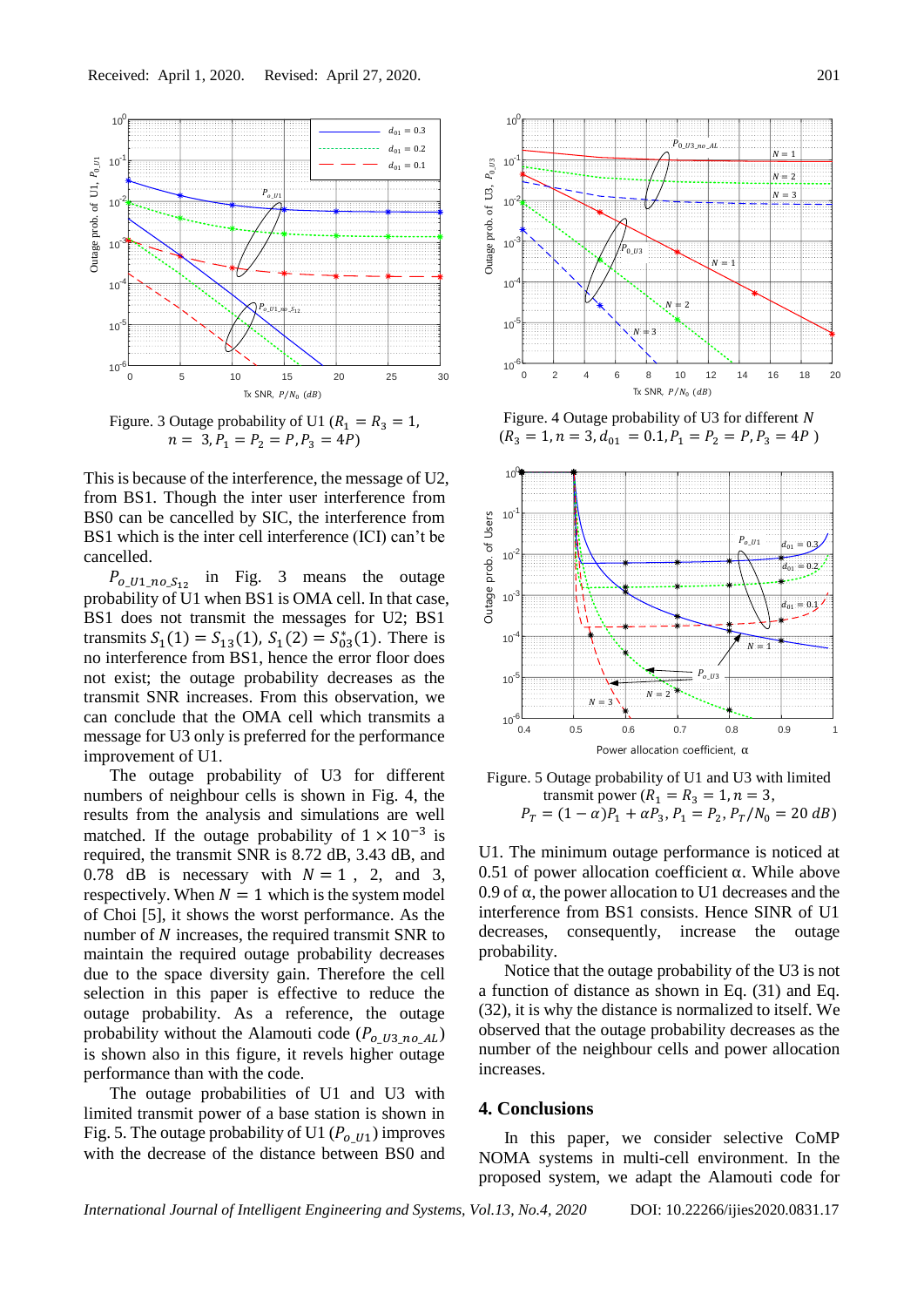cell-edge user and cell selection with maximum channel gain. The outage probability is derived in closed-form and the results are verified with Monte Carlo simulation. For the simulation,  $1 \times 10^8$ iterations are performed.

From the analysis, we noticed that the error floor of the near user due to ICI from the selected cell happens. This phenomenon can be removed from the selected cell with OMA which has no ICI to near user. On the while, the outage performance of the cell-edge user significantly improves with the combination of the Alamouti code and the selected cell which provides the spatial diversity gain. However, only the selected cell without the Alamouti code, it is noticed that the error floor still exists and the performance improvement is not significant.

The outage probability of the near user is a function of the distance from the home base station and power allocation, it is more susceptible to the distance than the power allocation coefficient between 0.51 and 0.9. However, the performance of the cell-edge user improves with the power allocation. Further research will be focused on the improved network structure which enhances both the sum rate and outage performance of users in CoMP NOMA system.

## **Conflicts of Interest**

The authors declare no conflict of interest.

# **References**

- [1] M. K. Karakayali, G. J. Foschini, and R. A. Valenzuela, "Network Coordination for Spectrally Efficient Communications in Cellular Systems", *IEEE Wireless Communications*, Vol. 13, No. 4, pp. 56-61, 2006.
- [2] M. Sawahashi, Y. Kishiyama, A. Morimoto, D. Nishikawa, and M. Tanno, "Coordinated Multipoint Transmission/reception Techniques for LTE-advanced," *IEEE Wireless Communications*, Vol. 17, No. 3, pp.26-34, 2010.
- [3] S. Brueck, L. Zhao, J. Giese, and M. A. Amin, "Centralized Scheduling for Joint Transmission Coordinated Multi-point in LTE-advanced", In: *Proc. of International ITG Workshop on Smart Antennas (WSA)*, Bremen, Germany, pp. 177-184, 2010.
- [4] D. Lee, H. Seo, B. Clerckx, E. Hardouin, D. Mazzarese, S. Nagata, and K. Sayana, "Coordinated Multipoint Transmission and Reception in LTE-advanced: Deployment

Scenarios an Operational Challenges", *IEEE Communications Magazine*, Vol. 50, No. 2, pp.148-155, 2012.

- [5] J. Choi, "Non-orthogonal Multiple Access in Downlink Coordinated Two-point Systems", *IEEE Communications Letters*, Vol. 18, No. 2, pp. 313-316, 2014.
- [6] Y. Tian, S. Lu, A. Nix, and M. Beach, "A Novel Opportunistic NOMA in Downlink Coordinated Multi-point Networks", In: *Proc. of Vehicular Technology Conference (VTC2015-Fall)*, Boston, USA, 2015. doi: 10.1109/VTCFall.2015. 7390804
- [7] Y. Tian, A. R. Nix, and M. Beach, "On the Performance of Opportunistic NOMA in Downlink CoMP Networks". *IEEE Communications Letters*, Vol. 20, No. 5, pp. 998- 1001, 2016.
- [8] Y. Tian, A. Nix, and M. Beach, "On the Performance of Multi-tier NOMA Strategy in Coordinated Multi-point Networks", *IEEE Communications Letters*, Vol. 21, No. 11, pp. 2448-2451, 2017.
- [9] Q. Zhou, Y. Ma, L. Bai, J. Choi, and Y.-C. Liang, "Relay-aided Multiple Access Scheme in Two-Point Joint Transmission", *IEEE Transactions on Vehicular Technology*, Vol. 68, No. 6, pp. 5629- 5641, 2019.
- [10] Y. Sun, Z. Ding, X. Dai, and O. A. Dobre, "On the Performance of Network NOMA in Uplink CoMP System: a Stochastic Geometry Approach", *IEEE Transactions on Communications*, Vol. 867, No. 7, pp. 5084- 5098, 2019.
- [11] S. M. Alamouti, "A Simple Transmit Diversity Technique for Wireless Communications", *IEEE Journal on Selected Areas in Communications*, Vol. 16, No. 8, pp. 1451-1458, 1998.
- [12] Z. Liu, G. Kang, L. Lei, N. Zhang, and S. Zhang, "Power Allocation for Energy Efficiency Maximization in Downlink CoMP Systems with NOMA", In: *Proc. of IEEE Wireless Communications and Networking Conference (WCNC)*, San Francisco, USA, pp.1-6, 2017.
- [13] A. Goldsmith, *Wireless Communications*, Cambridge University Press, New York, 2005.